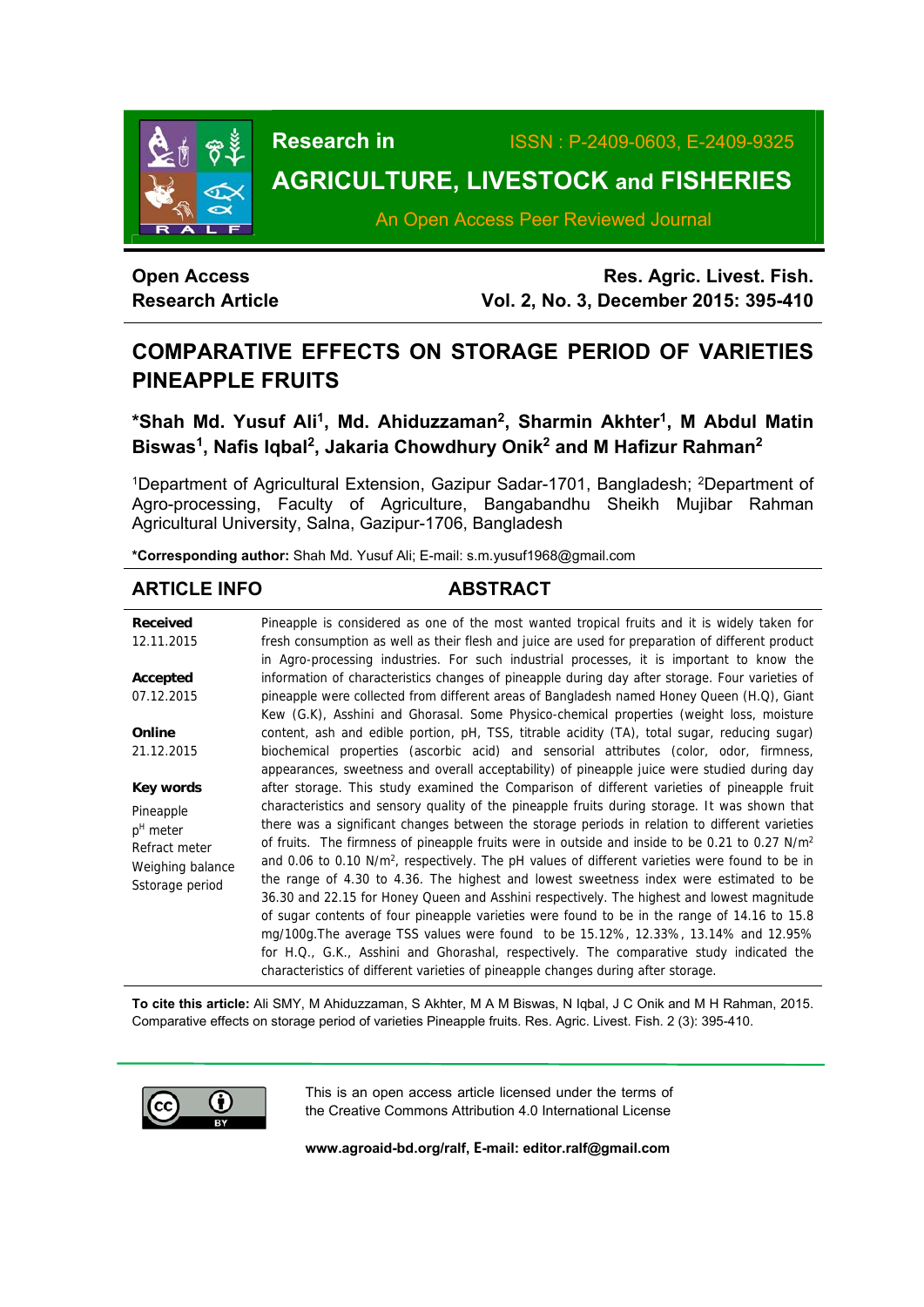# **INTRODUCTION**

 Pineapple (*Ananus comosus* L. Merr.) has long been one of the most appreciated fruit tropical and subtropical area, because of its attractive flavor and refreshing sugar-acid balance. Pineapple has long been an important cash crop. The climate and the soils of many parts of Bangladesh are suitable for pineapple production. It is widely cultivated in Bandarban, Khagrachari, Moulvibazar, Sylhet, Chittagong, Rangamati Hill tract, Tangail (The daily Star, 2014). At least ninety varieties of pineapple are cultivated in the world. In Bangladesh, however, three varieties of pineapple are mostly grown. The cultivated varieties are Giant Kew (locally Kalandar), Honey Queen (Jaldubi) and Red Spanish (Ghorashal) etc. Apart from this variety, one local variety named "Asshini" (late variety) is grown by a few farmers of Madhupur, Tangail district. About 45,685 ha of land are now 2 under pineapple cultivation with a total production of about 2, 34,865 metric tons. Another local variety named "Ghorashal" is cultivated at Palash upazila in Narsingdi district. In respect of the total production of fruits which grown in Bangladesh it ranks  $4<sup>th</sup>$  among the major fruits (BBS, 2014). But Bangladeshi pineapples are more juicy and tasty than any other countries (Banglapedia, 2006). The H.Q variety is largely produced in Sylhet, Habigang, Moulviganj, Kamalgonj and Satgaon with coverage of 4454.00 ha (The Daily Star, 2014). However, the Honey Queen is the small fruit compared to other varieties which has a necessary demand. Rabon and Borab areas of Palash, Narsingdi district are found that farmers of the area are involved themselves in pineapple cultivation and they raise a new orchard with their own initiative (Banglapedia, 2006).

 Pineapple is used for the preparation of alcohol, calcium citrate, citric acid, vinegar, oxalic acid, pineapple gum and flavor. It is a good source of vitamin A, B & C, carotene, ascorbic acid and is rich in calcium, phosphorus, magnesium, potassium and iron (USDA Nutrient data base 2008 and Rashid et.al 1987). There are some of the many health benefits of eating ripens pineapples such as packed with vitamins and minerals, prevents cough and colds, strengthens bones, keeps gums healthy, lowers risk of macular degeneration, alleviates arthritis, improves digestion etc. (USDA nutrient database 2008). Besides, it is also a source of bromelin, a digestive enzyme (Lodh et al., 1973). Various food items like squash, syrup, jelly, etc. are prepared from pineapple. Its juice is helpful for healing fever, jaundice, influenza and cold, among other ailments (USDA nutrient database 2008). Diversified uses of pineapple have also led to develop many fruit processing industries both in developed and developing countries including Bangladesh. However, the processing characteristics of pineapple such as different physio- chemical properties are not properly studied for the different varieties grown in Bangladesh. That's why it is necessary to know the different properties of different varieties of pineapple. This study was conducted to find out the physio- chemical characteristics and sensory quality of the different pineapple varieties during days after storage. The objective of the research was to study the effect of storage period of pineapple varieties on physico-chemical properties and sensorial attributes and to make a comparison of different properties among the varieties of pineapple.

# **MATERIALS AND METHODS**

# **Experimental materials**

 The experiment was carried out in the laboratories of the Department of Agro-Processing, Bangabandhu Sheikh Mujibur Rahman Agricultural University, Gazipur, during the period from July, 2014 to June 2015. The laboratory of Agro-Processing department was used for chemical analysis of fruits and the laboratory of Post-Harvest Technology division, BARI was used for preliminary studies.

## **Materials used for this experiment**

 The materials used for the experiment were the freshly harvested pineapple fruits of the variety Giant Kew, Honey Queen, Asshini and Ghorashal. The fruits Giant Kew and Asshini were collected from field of the growers of Gachabari village and Jalchittra market, Madhupur Upazila in Tangail district, Honey queen variety was collected from Sylhet and Ghorashal variety was collected from Palash upazilla, Narsinghdi district.The fruits of optimum maturity stage were identified and harvested in the morning hours and immediately transferred with careful handling and placed to the Department of Agro-Processing laboratory, Bangabandhu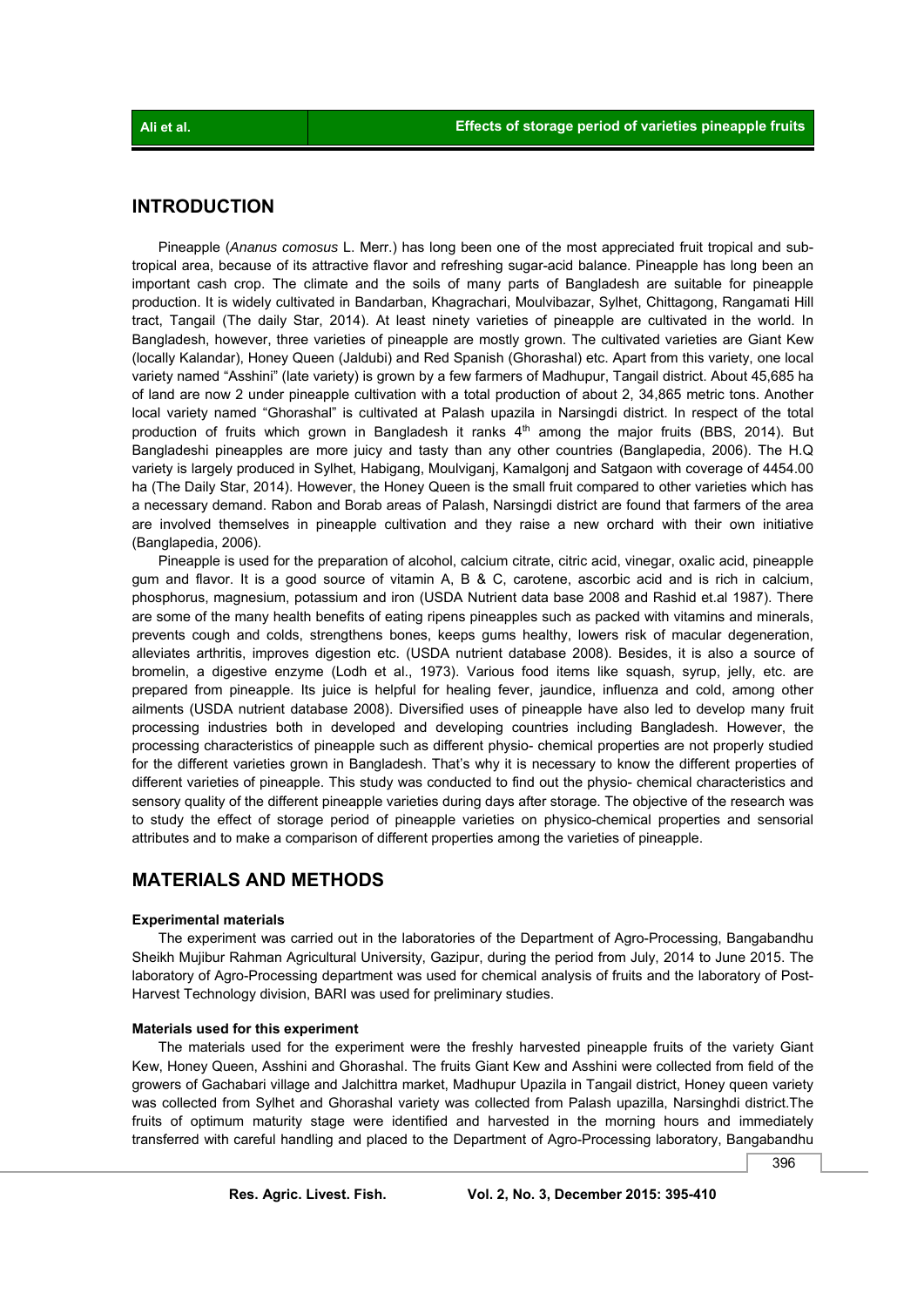| Ali et al. | Effects of storage period of varieties pineapple fruits |
|------------|---------------------------------------------------------|
|            |                                                         |

Sheikh Mujibur Rahman Agricultural University, Gazipur. The fruit was kept for twelve days for storage to analyze the different properties of fruits at different days after storage. The experimental pineapples were loaded immediately in a recognized wooden box with utmost care and covered with a polythene paper to protect the fruits from direct sunlight. For transport fruits were placed on leaves with crowns and layer to layer to decrease mechanical damage. Then the fruits were immediately transferred to the Agro-processing Laboratory.

### **Pineapple Storage for experimental use**

 The different varieties of pineapple were placed in the Agro-Processing laboratory at the room temperature located at the floor. The floor was covered with newspaper. Very little information available in Bangladesh on physic- chemical changes, shelf life changes during storage and ripening. Storing at room temperature will increase the acidity level of the pineapple, but will not improve sweetness.

# **Sample preparation**

 Pineapple were weighed using a top loading balance (Salter Model, Japan), the weight of the samples were determined and juice extraction from samples were performed according to the method described by Lim (1985). The crown and stem portions were removed and the skin were peeled by using knife. After that the fruits were sliced and the fruit slices were pressed using a blender (Jensons Lab, Japan) into paste for one to two minutes to get the pineapple juice and then the juice was collected. The mixture was then filtered through a muslin cloth Juice was collected is similar way for other varieties and the extracts were then stored in a normal room temperature.

 The extracted juice was used for present study. Standard procedure was used for determining the different characters. The data obtained from different pineapples samples were recorded. The experimental treatments were as follows:

| Variety  |       | Days after storage (DAS) |    |    |       |    |    |       |    |          |    |    |  |
|----------|-------|--------------------------|----|----|-------|----|----|-------|----|----------|----|----|--|
|          | $D_0$ |                          |    |    | $D_4$ |    |    | $D_8$ |    | $D_{12}$ |    |    |  |
| H.Q.     | Τ1    | T2                       | T3 | Τ1 | Т2    | T3 | Τ1 | T2    | T3 | Τ1       | Т2 | T3 |  |
| G.K.     | Τ1    | T2                       | T3 | Τ1 | T2    | T3 | T1 | T2    | T3 | Τ1       | Т2 | T3 |  |
| Asshini  | Τ1    | T2                       | T3 | Τ1 | T2    | T3 | T1 | T2    | T3 | Τ1       | Т2 | T3 |  |
| Ghorasal | Τ1    | T2                       | T3 | Τ1 | Т2    | T3 | T1 | Т2    | T3 | Τ1       | Τ2 | T3 |  |

#### **Table1.** Treatments of the study

N.B. D0: 0 DAS, D<sub>4</sub>: 4 DAS, D<sub>8</sub>: 8DAS, D12: 12DAS and T1, T2 and T3 are recap

 For experiment, fifty six numbers of different varieties of pineapple were taken. For experiment three number of each variety fruit were taken. Table 1 show that there were forty eight number of different varieties of pineapple were taken for physio- chemical parameters and total eight number of varieties were kept for shelf life observation after 0, 4, 8 and 12 DAS.

#### **Analyses of physical properties**

 The effect of different postharvest treatments on shelf life and the quality changes of pineapples storage were studied here. The data were collected on different characteristics of sensory evaluation and analyzed. The following parameters were studied.

# **Percent weight loss of fruit**

Per weight loss was calculated by using the following equation:

Percent weight loss (
$$
\% W_L
$$
) =  $\frac{IW - FW}{IW} \times 100$ 

Where,

WL = Percent total weight loss, IW = Initial weight of fruits  $(kg)$ , FW = Final weight of fruits  $(kg)$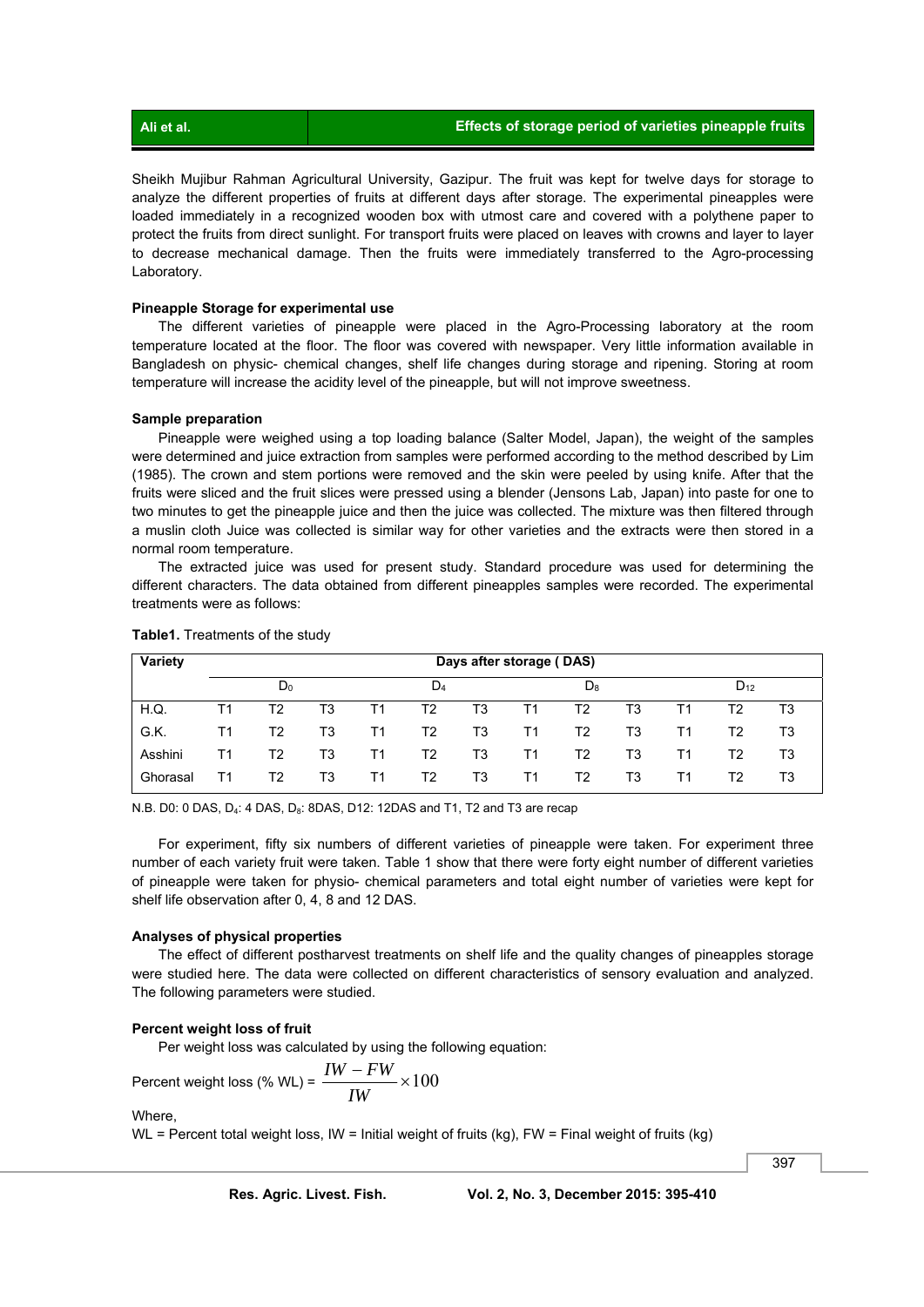# **Moisture content**

 Moisture content was determined by using the Standard Official methods of Analysis (AOAC 1990). This involved drying to a constant weight at 105**<sup>0</sup>** C at calculated moisture as the loss in weight of the dried samples. The crucible was thoroughly washed and dried in an oven at 100<sup>o</sup>C for 30 min and allowed to cool inside desiccators. After cooling they were weighed using a weighing balance and recorded as  $W_1$ , then 2.0 gm of the finely ground samples were put into crucibles and weighed to determine the value of W**2**. Thereafter, the sample and crucible were placed inside the oven and dried at 105**<sup>0</sup>** C for 4 hour, then cooled & weighed at the same temperature for 30 min until constant weights were obtained to get W<sub>3</sub>. The percent moisture content was calculated using the following equation:

% moisture content = 
$$
\frac{w_1 - w_2}{w_1 - w_3} \times 100
$$

Where,

W<sub>1</sub>= Initial pineapple sample weight with crucible W<sub>2</sub>= Final pineapple sample weight with crucible W**3**= Initial weight of empty crucible

#### **Determination of total ash**

 Total ash content of the sample was determined by incineration in a muffle furnace, as described by AOAC based on the vaporization of water and volatile with being organic substances in the presence of Oxygen in the air to CO**2** at a Temperature of 550**<sup>0</sup>** C (Dry ash) . About 1.0 gm of finely ground dried sample was placed in a porcelain crucible and incinerated at 550**<sup>0</sup>** C for 6 hour in a muffle in furnace. The ash was cooled in a desiccators and weighed. The percentage of ash content in the sample was calculated.

$$
ext{Ash content (*)} = \frac{wt.ofash}{Total wt.of sample} \times 100
$$

#### **Edible portion (%)**

 Initially the total weight of fruit without crown was weighed by using a balance. Then the fruit was peeled by using sharp knife and the central core was removed and the remaining fruit pulp was weighed. Finally the percentage of edible portion of the fruit was measured with the following equation (Ranganna 1994).

$$
E \text{dible portion of fruit } (\%) = \frac{wt \text{ of } edible \text{ portion}}{\text{Total wt. of fruit}} \times 100
$$

#### **Shelf life**

 The shelf life was recorded by counting the days required to attain the last stage of ripening, but the fruit remaining still ready for marketing (Ranganna 1994).

#### **Firmness Test**

 The firmness of pineapple fruit can be determined (outside and inside) by measuring penetration force using an Instron Universal testing machine.

# **Analyses of Chemical properties**

## **pH measurement of pulp juice**

 The pH of pineapple juice samples was evaluated with the Sartorius Professional Meter PP-50. The measurement was a mean value of triplicates.

# **Determination of TSS**

 The Total soluble solids of pineapple juice samples were measured using digital refractometer Digit at 19- 20<sup>0</sup> C. Results were reported as degrees Brix.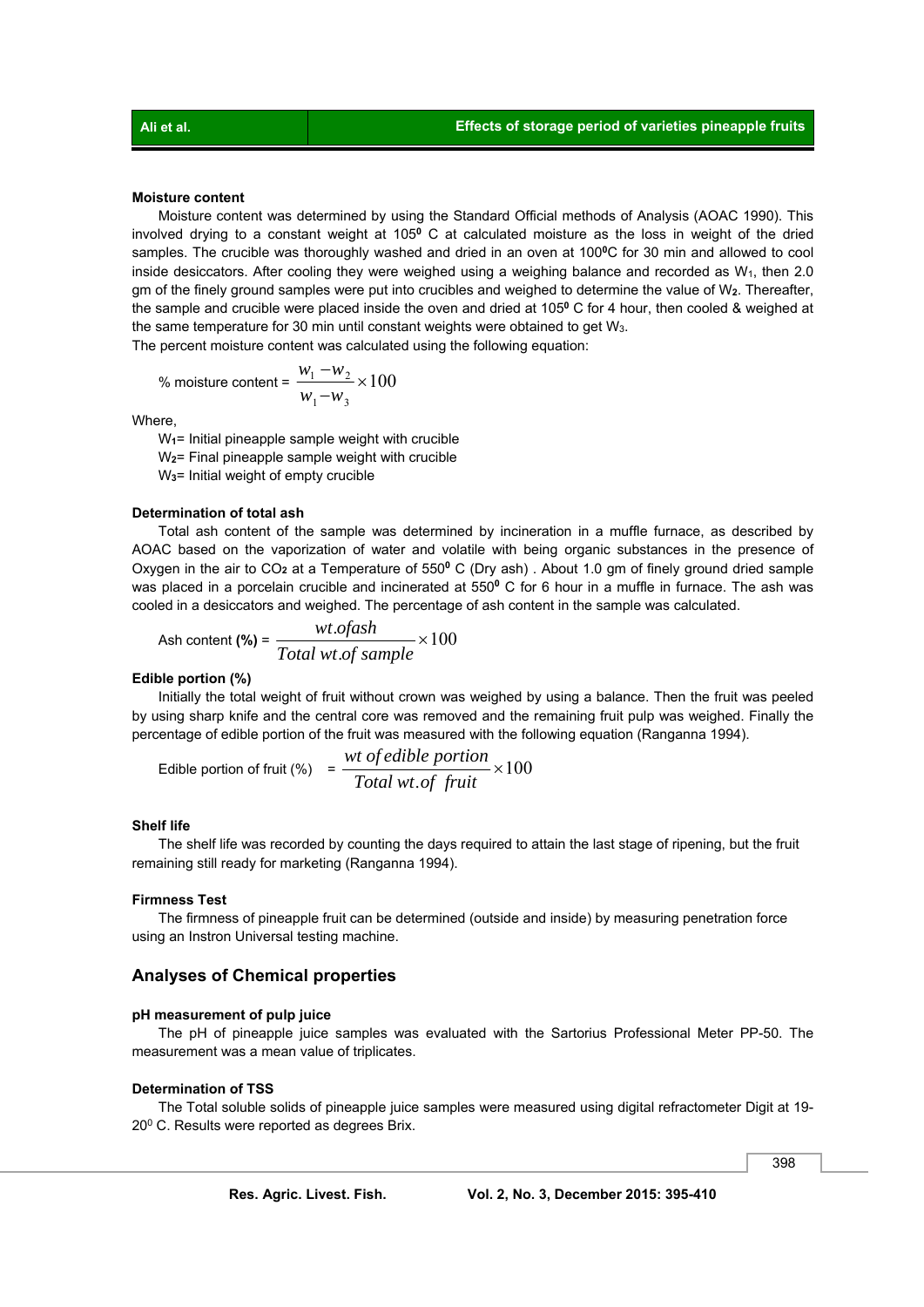| <b>Characteristics</b> | Varieties of pineapple |                |                |                  |                |                |                |         |                          |                          |                          |                          |                |                |                |                 |
|------------------------|------------------------|----------------|----------------|------------------|----------------|----------------|----------------|---------|--------------------------|--------------------------|--------------------------|--------------------------|----------------|----------------|----------------|-----------------|
|                        | <b>Honey Queen</b>     |                |                | <b>Giant Kew</b> |                |                |                | Asshini |                          |                          |                          |                          | Ghorashal      |                |                |                 |
|                        | D <sub>0</sub>         | D <sub>4</sub> | D <sub>8</sub> | D <sub>12</sub>  | D <sub>0</sub> | D <sub>4</sub> | D <sub>8</sub> | D12     | D <sub>0</sub>           | D <sub>4</sub>           | D <sub>8</sub>           | D12                      | D <sub>0</sub> | D <sub>4</sub> | D <sub>8</sub> | D <sub>12</sub> |
| Moisture content %     | 84.2                   | 83.3           | 83.1           | 82.5             | 86.1           | 85.2           | 83.2           | 82.7    | 86.3                     | 85.3                     | 84.0                     | 82.7                     | 86.1           | 84.4           | 83.8           | 82.3            |
| Ash content %          | 0.32                   | 0.34           | 0.36           | 0.41             | 0.25           | 0.28           | 0.32           | 0.36    | 0.28                     | 0.3                      | 0.34                     | 0.38                     | 0.31           | 0.32           | 0.34           | 0.40            |
| Edible portion %       | 60.5                   | 62.3           | 63.2           | 63.8             | 62.6           | 63.9           | 64.8           | 65.8    | 64.5                     | 65.5                     | 66.40                    | 66.8                     | 58.14          | 60.13          | 60.90          | 61.16           |
| Wt loss %              | 4.26                   | 7.06           | 9.2            | 11.7             | 5.04           | 7.40           | 9.50           | 11.9    | $\overline{\phantom{a}}$ | $\overline{\phantom{a}}$ | $\overline{\phantom{a}}$ | $\overline{\phantom{a}}$ | 3.5            | 5.47           | 7.5            | 9.4             |

**Table 3.** Effects of physical properties of different varieties of pineapple during day after storage.

 Table 3 shows the physical properties such as ash content (%) and the edible portion (%) of different varieties of pineapple are increased during increased storage time. But the moisture content of fruits are decreased during increased storage period.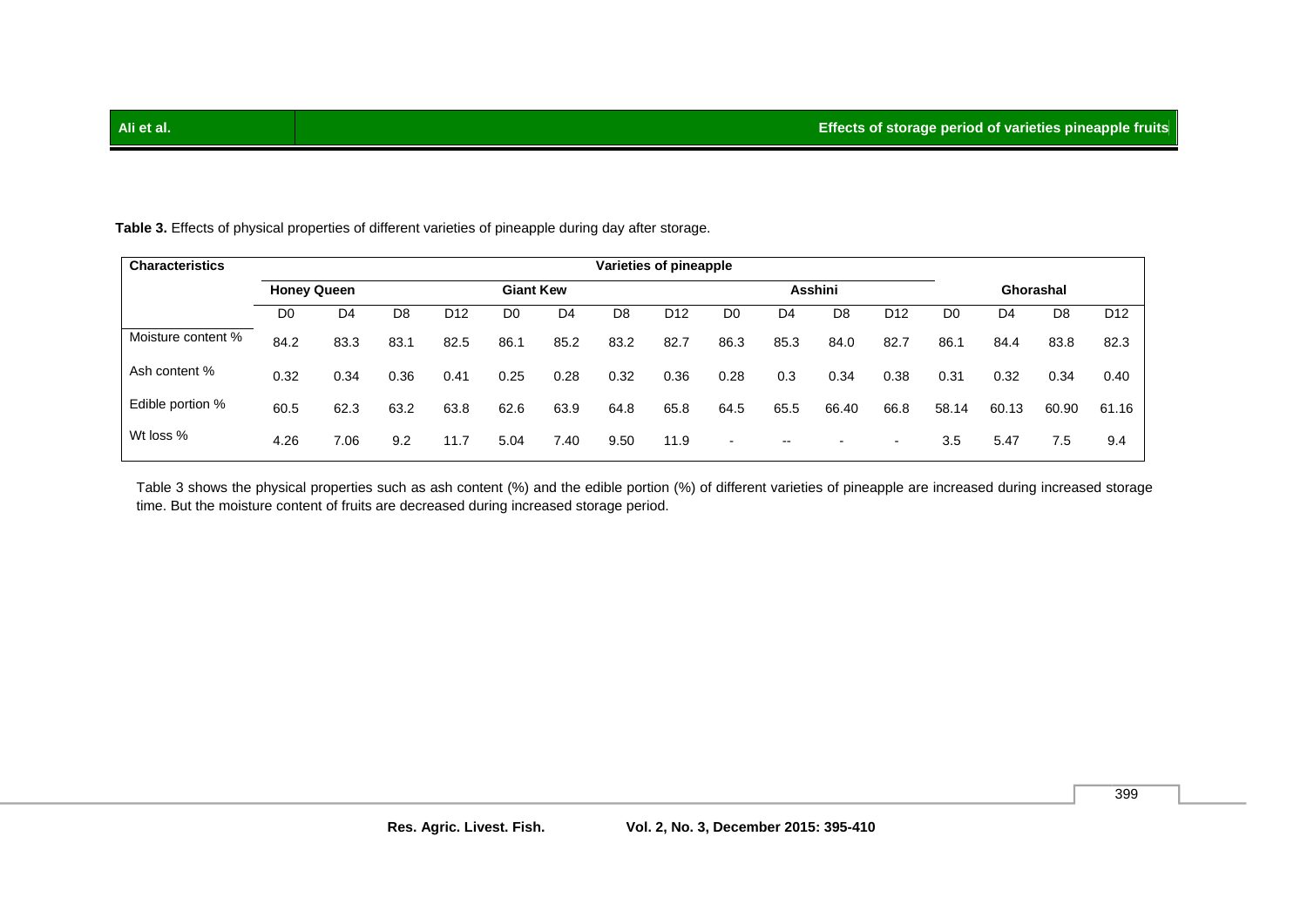#### **Vitamin C estimation**

 Ascorbic acid content was determined to the method of Ranganna (1994) by using 2,6-Dichlorophenol-Indophenol Visual Titration Method. i) 3% metaphosphoric acid (HPO**3**): It was prepared by dissolving 50 g HPO3 in distilled water and volume make up to 1000 ml.ii) Ascorbic acid standard: Weigh accurately 100 mg of L-ascorbic acid and make up to 100 ml with 3% HPO3. Dilute 10 ml to 100 ml with 3% HPO3 (1 ml= 0.1 mg of ascorbic acid).iii) Dye Solution: 0.0525 gm of sodium bcarbonate dissolve in hot glass distilled water and add 0.0625 gm of 2,6 dichlorophenol- indophenols cool and make up 250 ml ( Lane and Eynon 1923). The following steps were followed for estimation of ascorbic acid:

 a) **Standardization of dye solution**: Five ml of standard ascorbic acid solution was taken in a conical flask and 5 ml of metaphosphoric acid (HPO**3**) solution was added to it and shaken. A micro burette was filled with the dye solution and the mixed ascorbic acid solution was titrated with dye where appearance of pink color indicated the end point, which persisted at least15 seconds. The milliliters of dye solution required to complete the titrations recorded.

Dye factor was calculated using of the following formula-

$$
Dye factor = \frac{1}{Titre}
$$

 b) **Preparation of sample**: Ten grams of fresh pulp was homogenized with 50 ml of 3% metaphosphoric acid solution in a blender machine. After blending it was filtered and transferred to a 5000 ml volumetric flask and was made up to the mark with 3% metaphosphoric acid.

 c) **Titration**: Ten ml of pulp extracted sample was taken in an aliquot and titrated with dye solution (2, 6 dichlorphenol-Indophenol) till pink color was appeared which persisted at least 15 seconds. The titration was replicated thrice for each time.

The ascorbic acid content of the sample was calculated by sing the following formula-

Vitamin C content (mg/100g) = 
$$
\frac{T \times D \times V_1}{V_2 \times W} \times 100
$$

Where,

 $T =$  Titer

 $D = Dve$  factor

 $V_1$  = Volume made up

 $V_2$  = Volume of extract taken for estimation

W = Weight of sample taken for estimation

## **Titrable acidity**

 The titratable acidity, expressed in % of citric acid was determined by the titrametric method (Ranganna 1994). The following reagents were used for the determination of titrable acidity.

# **Reagent preparation:**

 Dissolve 0.40gm of NaOH in water, and volume make up 100 ml. Dissolve 1.00 gm of phenolphthalein indicator in ethanol and volume make up 100 ml.

# **Extraction of pineapple juice**

10g of fruit pulp was taken in 100 ml beaker and homogenized with distilled water in blender. The blended materials were than filtered and transferred to a 250 ml volumetric flask and the volume was made up to the mark with distilled water.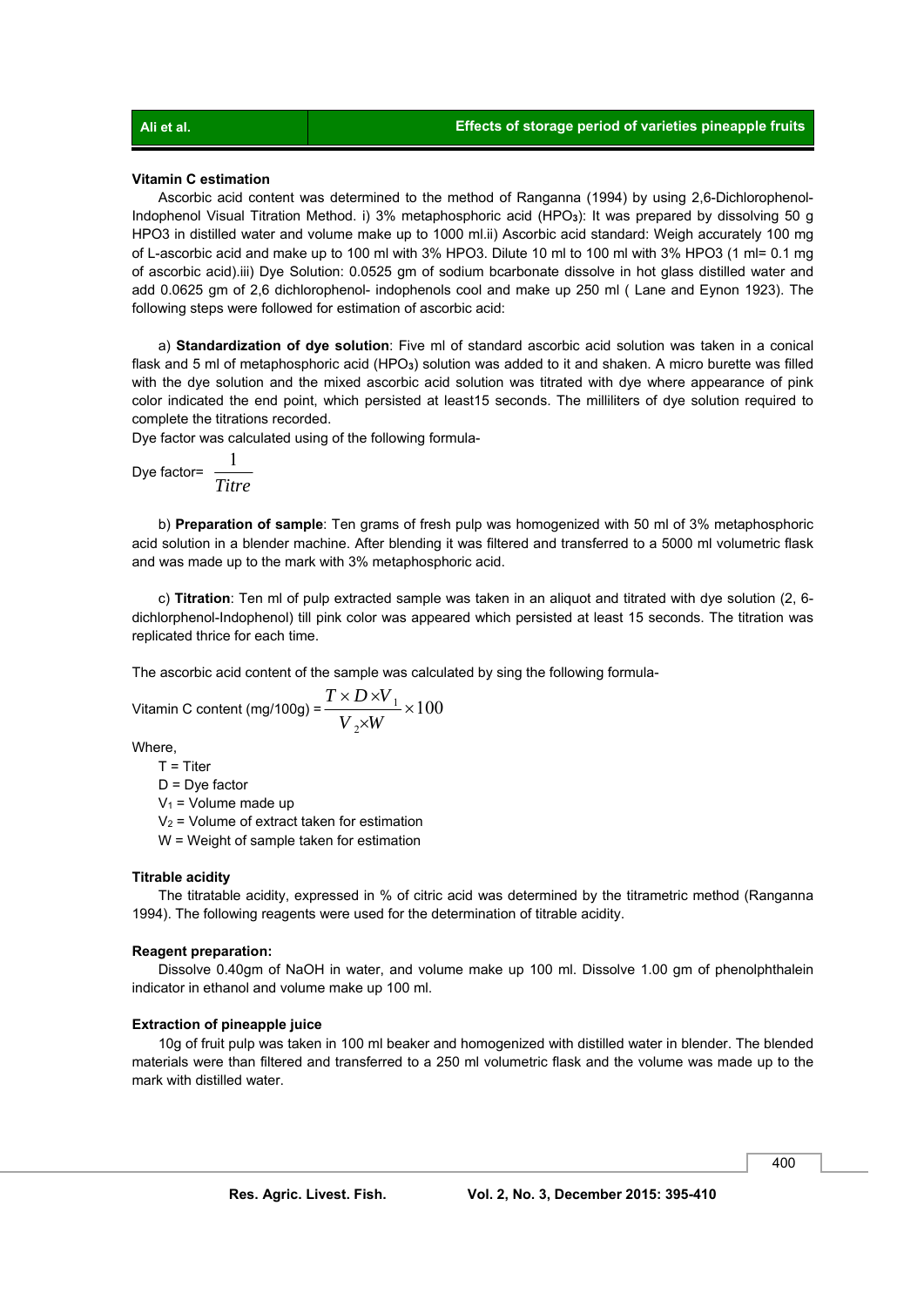#### **Procedure**

10 ml of pulp solution was taken in a 100 ml conical flask. Two or three drops of phenolphthalein indicator were added and then the conical flask was shaken vigorously. It was then filtrated immediately with 0.1N NaOH solution from a burette till a permanent pink color was appeared. The titration was done for three times. The percentage of titrable acidity in fruit pulp was calculated by using following formula-

Titrable acidity (%) = 
$$
\frac{T \times N \times V_1 \times E}{V_2 \times W \times 1000} \times 100
$$

Where,

 $T =$ Titre

N = Normality of NaOH

V1 = Volume made up

 $E =$  Equivalent weight of acid

V2 = Volume of extract taken for estimation

W = Weight of sample taken for estimation

# **Determination of total sugars**

# **Reagents preparation**

 Fehling"s solution (A) Dissolve 69.28 gm of copper sulphat (CuSO4.5H2O) in water, make up volume 1000ml. Fehling"s solution (B) Dissolve 346 gm of Potassium Sodium Tartrate and 100 gm of NaOH in water, make up volume 1000ml.

# **Methylene blue indicator**

Dissolve 1 gm of Methylene blue in 100 ml of water. 10% lead acetate solution: Dissolve 10 gm of lead acetate in water and volume make up 100 ml.

10% Potassium Oxalate solution: Dissolve 10 gm of Potassium Oxalate in water and volume make up 100 ml. Standard invert sugar solution: Weight accurately 0.25 gm of glucose in water and volume make up 100 ml. 1N NaOH solution: Take 40 gm of NaOH in water volume make up 1000 ml. The Standardization of Fehling"s solution could be calculated according to following procedure (Ranganna, 1994).

**a) Standardization of Fehling's solution:** Fifty ml of both Fehling"s solution A and Fehling"s solution B were mixed together in a beaker. Ten millimeter of the mixed solution was pipette into a 250 ml conical flask and 25 ml distilled water was added to it standard sugar solution was taken in a burette. The conical flask containing mixed solution was heated on a hot plate. When the solution began to boil, three drops of ethylene blue indicator solution was added to it without removing the flask from the hot plate. Mixed solution was titrated by standard sugar solution.

The end point was indicated by depolarization of the indicator. Fehling"s Factor was calculated by using the following formula-

Factor for Fehling solution = 
$$
\frac{Titre \times 2.5}{1000}
$$

**b) Preparation of sample:** Twenty gram of fresh pineapple fruit pulp was taken in a 100 ml beaker an then it was transferred to a blender machine and homogenized with distilled water. After blending it was made up to the mark with distilled water. The pulp solution was filtered. One hundred milliliter of filtrate was taken in a 250ml volumetric flask. Five milliliter of 45% neutral lead acetate solution was added to it and then shaken and waited for 10 minute. Five milliliter of 22% potassium oxalate solution was further added to the flask and the volume was made up to the mark with distilled and filtered.

#### **Reducing sugar content (%)**

 10 mL of mixed Fehling"s solution was taken in a 250 ml conical flask and 50 mL distilled water was added to it. Filtrated pulp solution was taken in a burette. Conical flask containing the mixed Fehling"s solution was heated on a hot plate. Three to five drops of methylene blue indicator were added to the flask when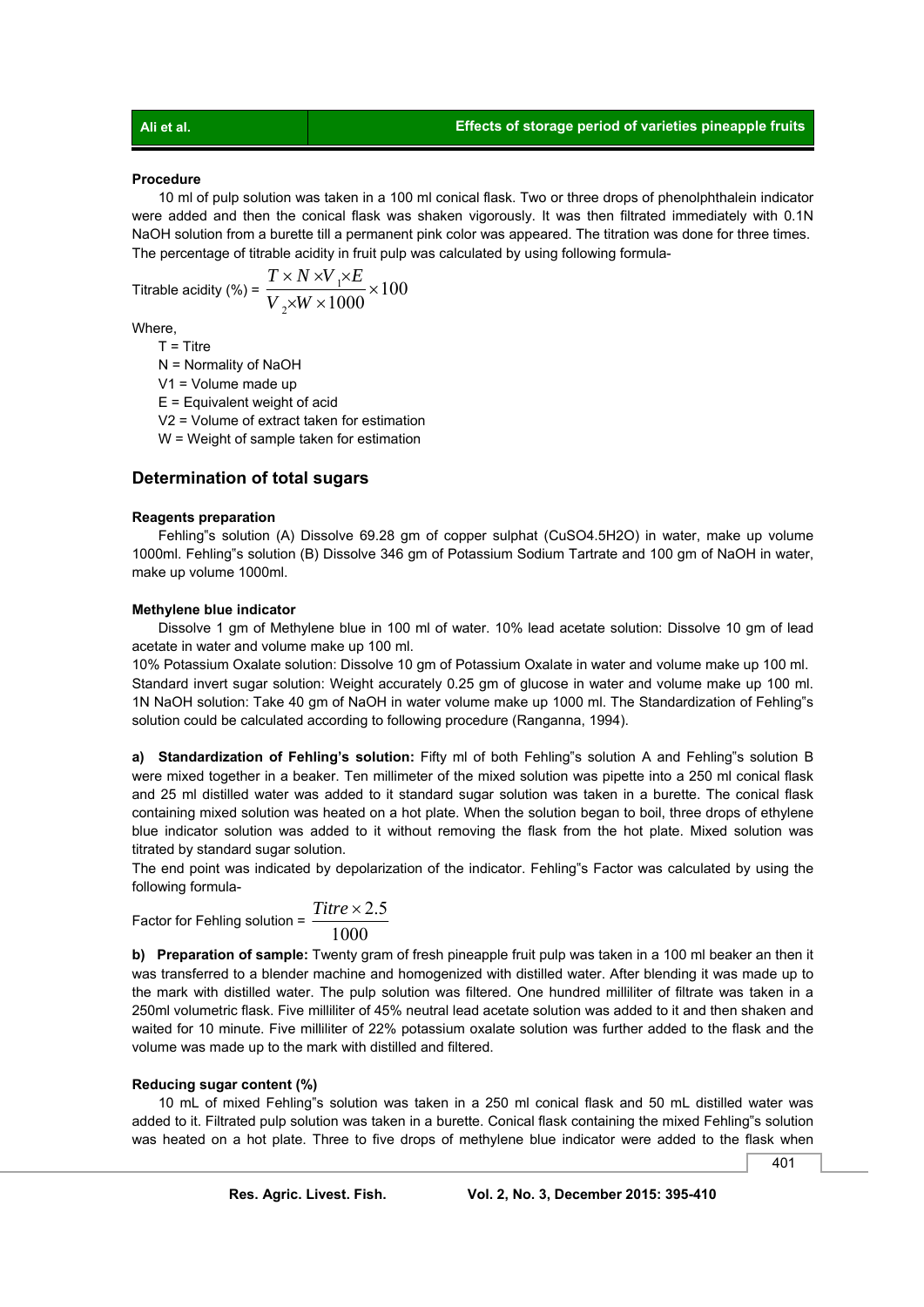# **Ali et al. Effects of storage period of varieties pineapple fruits**

boiling started, and titrate with solution taken in the burette. The end point was indicated by decolourization of indicator. Percentage of reducing sugar was calculated according to the following equation:

Reducing sugar content (%) = 
$$
\frac{F \times D}{T \times W} \times 100
$$

Where,

 $F=$  Fehling"s factor, D = Dilution, T = Titre and W = Weight or volume of the sample

# **Titration of total invert sugar**

 Fifty milliliter purified solution (filtrate) was taken in a 250 ml conical flask. Five gram citric acid and 50 ml distilled water were added to it. The conical flask containing sugar solution was boiled for inversion of sucrose and finally cooled. Then the solution was transferred to a 250 ml volumetric flask and neutralized by1N NaOH using phenolphthalein indicator. The volume was made up to the mark with distilled water. Then the mixed Fehling"s solution was titrated using similar procedure followed as in case of invert sugar (reducing sugar) mentioned earlier. The percentage of total invert sugar was calculated by using the formula used in case of reducing sugar.

## **Non-reducing sugar**

 Non-reducing sugar was estimated by subtracting reducing sugar from total invert sugar as following: % non-reducing sugar = % total invert sugar - % reducing sugar.

# **Estimation of total sugar**

 Total sugar was estimated by adding the reducing sugar and non-reducing sugar as following: % total sugar = % reducing sugar + % non-reducing sugar

# **Determination of the sweetness index**

The sweetness index can be calculated according to the (Ranganna, 1994) formula

 SI**=** *Totalso* lub*le solid Acidity*

# **RESULTS AND DISCUSSIONS**

# **Physical characteristics of different varieties of pineapple**

 Results on physical changes of pineapple as obtained at 4 days interval from initial stage to 12 DAS for the present experiment were presented and discussed below:

#### **General Physical Parameters**

# **Weight loss**

**Table 2.** Effects of weight loss during days after storage

| Characteri<br>-stics              | Physical parameters at different varieties of pineapple at DAS |                |             |          |                  |       |       |          |         |       |       |          |           |                |       |          |
|-----------------------------------|----------------------------------------------------------------|----------------|-------------|----------|------------------|-------|-------|----------|---------|-------|-------|----------|-----------|----------------|-------|----------|
|                                   |                                                                |                | Honey queen |          | <b>Giant Kew</b> |       |       |          | Asshini |       |       |          | Ghorashal |                |       |          |
|                                   | $D_0$                                                          | D <sub>4</sub> | $D_8$       | $D_{12}$ | $D_0$            | $D_4$ | $D_8$ | $D_{12}$ | $D_0$   | $D_4$ | $D_8$ | $D_{12}$ | $D_0$     | D <sub>4</sub> | $D_8$ | $D_{12}$ |
| Fruit<br>weight with<br>crown (g) | 820                                                            | 710            | 625         | 520      | 1.85             | 1780  | 1685  | 1500     | 2000    | 1980  | 1685  | 1600     | 790       | 631            | 525   | 425      |
| Diameter<br>(cm)                  | 35                                                             | 34             | 34          | 33       | 35               | 34    | 32    | 29       | 36      | 33    | 32    | 29       | 33.3      | 32             | 30    | 28.9     |
| Length<br>(cm)                    | 11                                                             | 9              | 8.6         | 8.2      | 13.5             | 13    | 14    | 12       | 15      | 14    | 14    | 12       | 10        | 8.6            | 8.16  | 8.9      |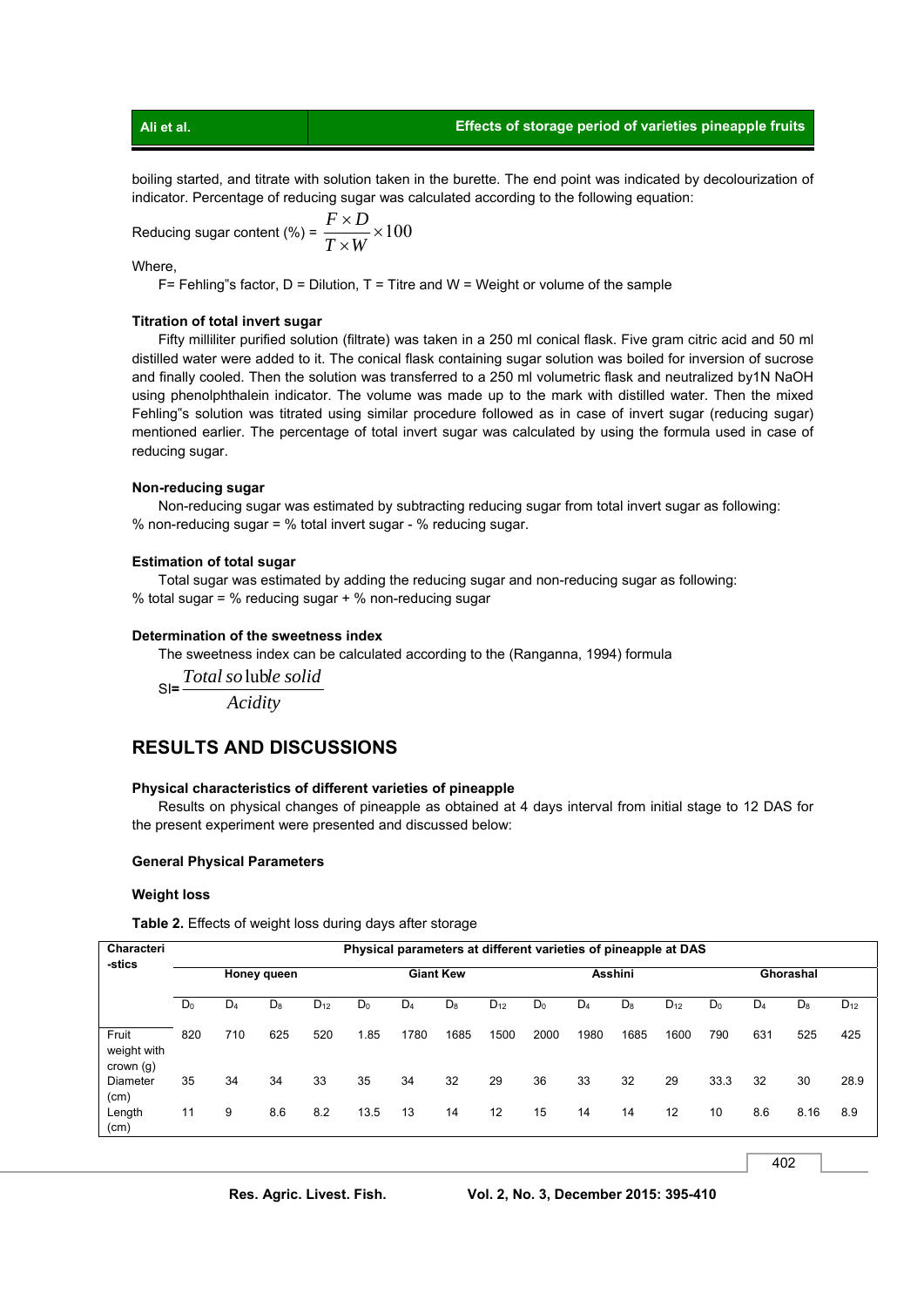

Figure 1. Effects of different varieties of pineapple on weight loss at different DAS

The Figure 1 showed that the weight loss was slightly decreased during the storage period of different verities. It was observed that the higher wt. of Asshini and G.K., so the wt. losses trends above the other H.Q. and Ghorasal variety. It was observed that there was a slightly decreased between D0 to D1 but rapidly decreased between D1 to D2. The other parameters length and diameters are almost same condition.

## **Moisture content**

 It was observed that fig.2.the moisture content decreased with the increase during storage period. Moisture content of pineapple pulp decreases from 82.5 to 84.2% for H.Q., 82.7% to 86.1% for G.K., 82.7 to 86.3% for Asshini and 82.30 to 86.19 % for Ghorashal during the storage period of 0 to 12 DAS. The highest decrease in moisture content was found 3.7% in Asshini variety and lowest decrease in moisture content was found 1.4% in H.Q. variety. These values are approximately similar to those values as found by Hasan (1980) who found 87.30% and 84.50% in H.Q. and G.K., respectively.



Figure 2. Moisture content (%) of pineapple juice of different varieties at different DAS.

# **Ash content (%)**

It was observed that the ash slightly increased with the increase in storage time. Ash in the pulp of varieties of pineapple were found to be in the range of 0.32 to 0.41% (Honey queen), 0.25 to 0.36% (Giant Kew), 0.28 to 0.38% (Asshini) and 0.31 to 0.40% (Ghorashal) during the storage of 12 days. These values are very similar to those values as found by Das and Medhi (1996) who got found ash content of 0.23% to 0.50% fresh weight (fw) pineapples which is very similar to experiment variety.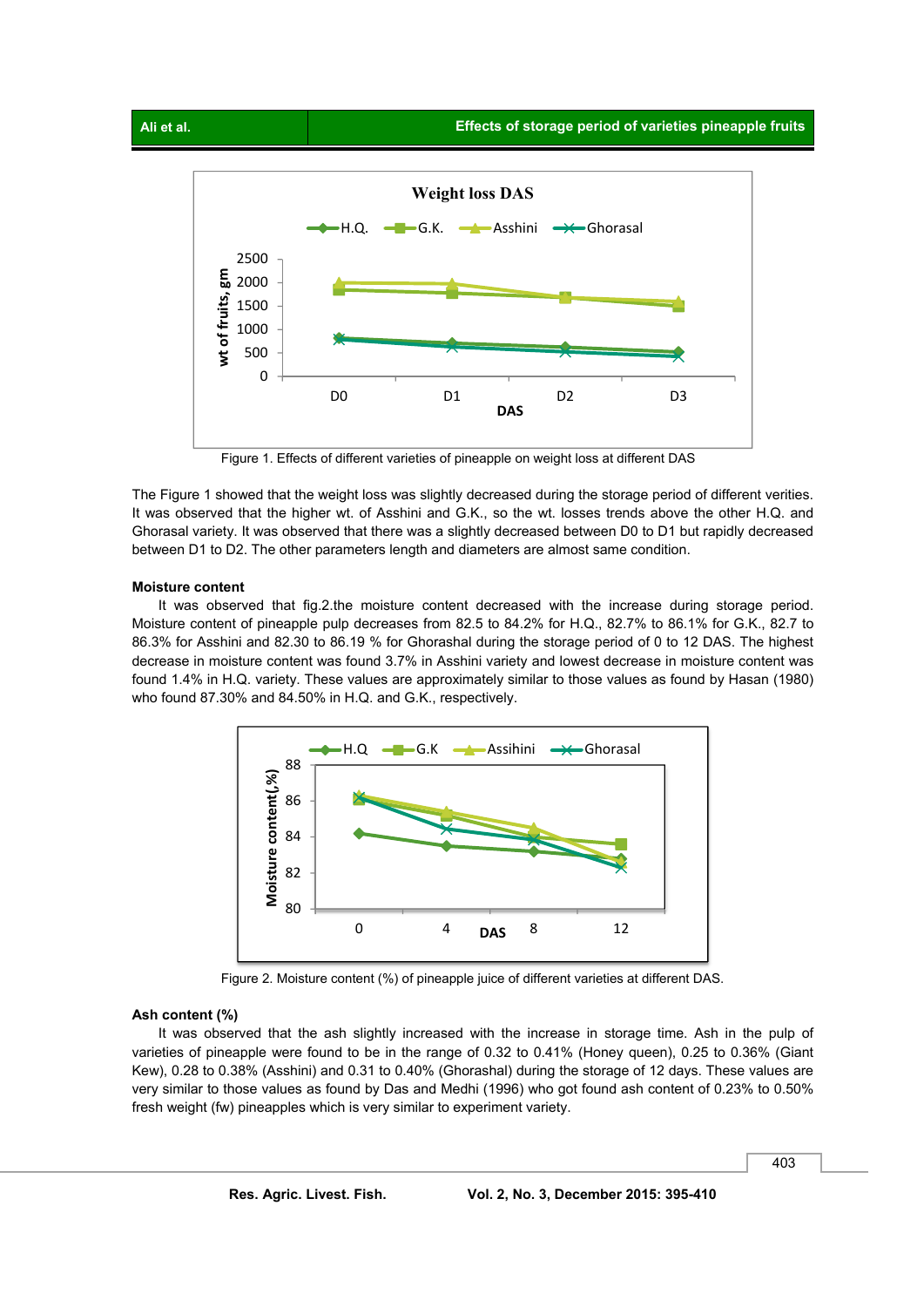

Figure 3. Ash content (%) of different varieties of pineapple at different DAS

# **Edible portion**

 The edible portion of fruits was significantly affected with days after storage (Fig.4). The edible portion of H.Q, G.K., Asshini and Ghorashal varieties were 60.5 to 63.86%, 62.60 to 65.80%, 64.56 to 66.80% and 58.14 to 61.16% increased respectively during the storage period of 0 to 12 days. It was observed that at the  $12<sup>th</sup>$ day of storage, the highest (66.8%) values of Asshini were recorded. The trend of increasing edible portion was similar with the varieties when Asshini was top and Ghorashal was smaller producing the edible portion. Ahmed and Rahman (1974) studied that the edible portion of pineapple fruits contained 67.70% of their whole weight.



Figure 4. Effects of different varieties of pineapple of edible portion (%) at different DAS

# **Shelf life**

 Shelf life of pineapple fruits was calculated by counting the number of days required to ripen fully with retained optimum marketing and eating qualities. It was shown that the effective shelf life of pineapple which acceptable till 8 DAS as eating but at 12 DAS were not quality for consumption. It also showed that the peel and crown of the pineapples were accepts but their core, inter pulp are likes slightly acceptable but the juice color are not quality acceptable at 12 DAS.

## **Color**

 It has been shown that the peel color of pineapple was changed from green color to bright yellow which increased as the duration of storage progressed. The change in color during storage might be increase in carotene pigments of the pulp caused by enzymatic oxidation and photo degradation due to series of physical and chemical changes like the breakdown of chlorophyll and increase pigments of the pulp caused by enzymatic oxidation.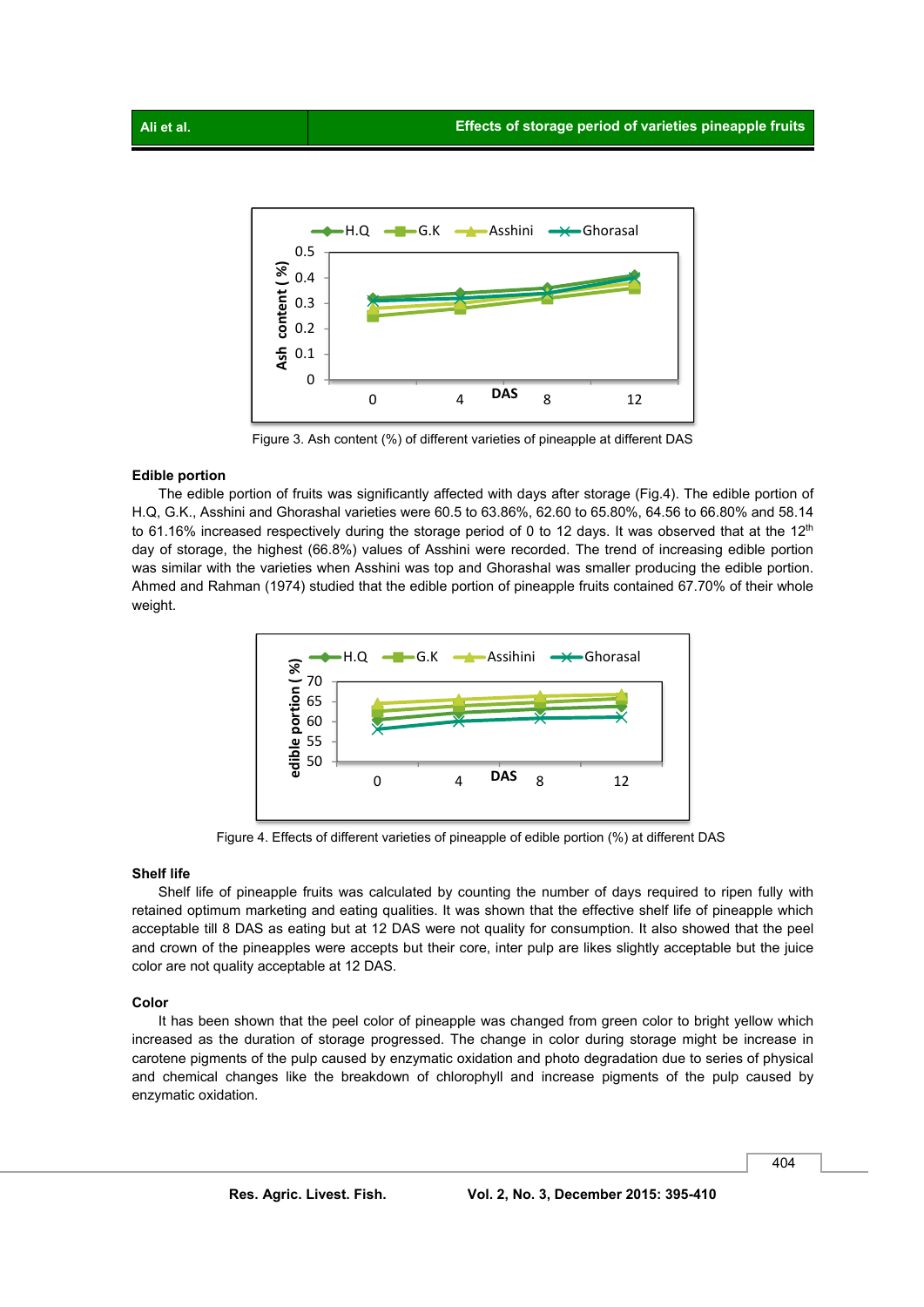# **Color**

| <b>Variety</b> | Days after storage |               |                    |             |  |  |  |  |  |  |  |  |
|----------------|--------------------|---------------|--------------------|-------------|--|--|--|--|--|--|--|--|
|                | $\bf{0}$           | 4             | 8                  | 12          |  |  |  |  |  |  |  |  |
| Whole fruit    |                    |               | NEY QUEEN<br>8 DAS | HONEY QUEEN |  |  |  |  |  |  |  |  |
| Inside         |                    |               |                    |             |  |  |  |  |  |  |  |  |
| color          |                    |               |                    |             |  |  |  |  |  |  |  |  |
| Juice color    |                    | $\rightarrow$ |                    | HONEY QUEEN |  |  |  |  |  |  |  |  |
|                |                    |               |                    |             |  |  |  |  |  |  |  |  |

# **Effects of chemical properties of fruits during storage period**

# **pH**

 It was observed that pH values show increase in trends with time. The pH values changes in the range of 4.31 to 4.38, 4.28 to 4.33, 4.21 to 4.32 and 4.29 to 4.36 for the varieties of H.Q, J.K, Asshini and Ghorashal, respectively.



Figure 5. pH of different pineapple varietiesat different DAS

# **TSS**

 Figure 6 showed that the TSS of pineapple fruits was increased with the increased 0, 4, 8 and 12 days after storage. Among for variety H.Q. exhibits highest amount of TSS (14.26 to 15.96%) following by Asshini (12.73 to 13.56%), G.K. (11.40 to 13.26%) and Ghorashal (11.55 to 14.36%).TSS is one of the most important quality factors for most of the fruits and for pineapple; a TSS of 13.8 to 17.0% indicates the highest quality of fruits to attain the optimum harvesting stage (Morton, 1987). As a result, the increasing trend of percent total soluble solids contents of fruit during storage could be attributed mainly to the breakdown of starch into simple sugars during ripening along with a proportional increase in TSS and further hydrolysis decreased the TSS during storage.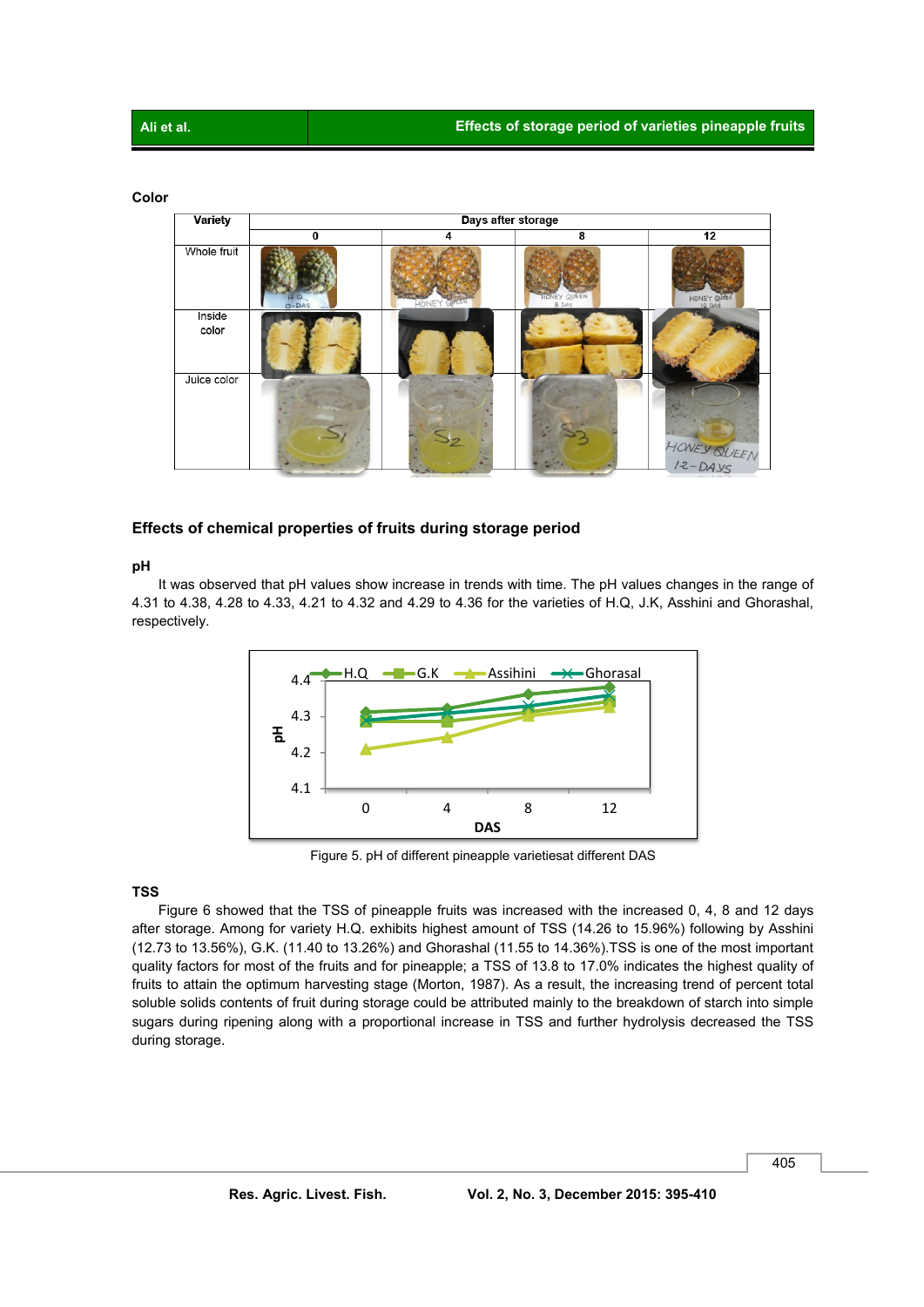

Figure 6. TSS content of different varieties of pineapple at different DAS

# **Titrable acidity**

 The Figure 7 showed that the titratable acidity is slightly decreased with increased the storage life. The values of titrable acidity for varieties are**:** Honey Queen: 0.49 to 0.41 % with a mean value of 0.46 % which was the maximum, Asshini: 0.68 to 0.62%, Giant Kew: 0.62 to 0.54% and Ghorashal : 0.56 to 0.46 % .Singleton (1958) suggested that acid content increase during maturation in warm condition and also said that decreased in the titrable acidity of pineapple in acidity during the ripening of pineapple was due to the loss in the dominant citric acid.



Figure 7. TA content (%) of different varieties of pineapple at different DAS

# **Sweetness index**

 Figure 8 shown that the sweetness index increased with increase the storage time. The acidity was the highest in the fruits Asshini refers to Giant Kew while the soluble solids were the highest in the H.Q. variety. These results showed that the fruits H.Q. are sweeter than other varieties.



Figure 8. Sweetness index of different varieties of pineapple at different DAS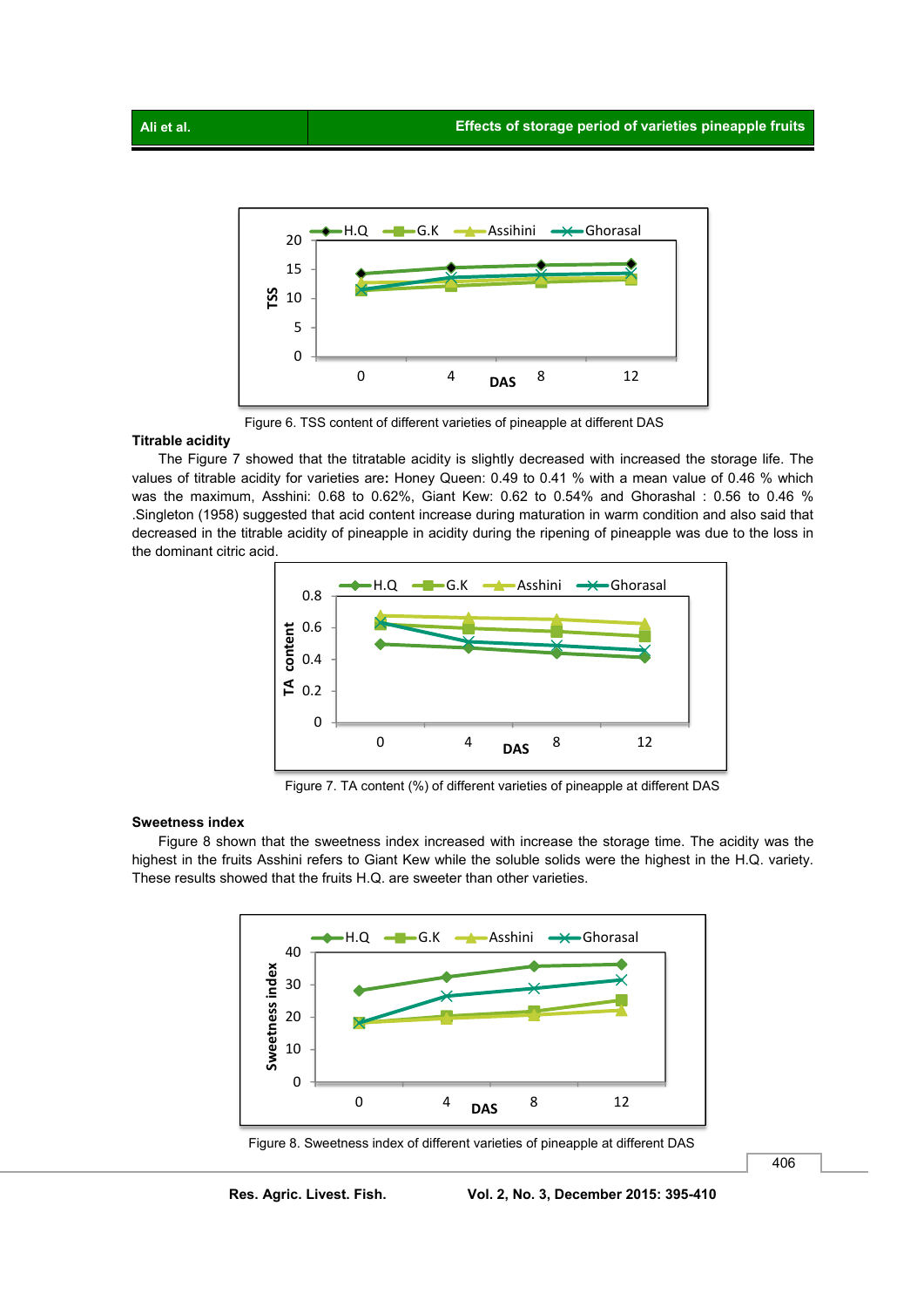# **Vitamin C content**

 It was observed that among the storage period (0, 4, 8 and 12 DAS), the ascorbic acid content in Honey Queen (14.2 to 8.73), Giant Kew (15.8 to 11.6), Asshini (15.5 to 10.9) and Ghorashal (14.70 to 9.89) were similar for the variety. Vitamin C content in the variety Giant Kew and Asshini are higher than that of Honey Queen and Ghorashal variety, indicating that Giant Kew and Asshini are slightly more acidic than Honey Queen and Ghorashal. Rashid (1987) reported that pineapple contains 10-25 mg/100 gm of vitamin C.



Figure 9. Vitamin C content of the different varieties of pineapple at different DAS

# **Total sugar content**

 It was shown that the total sugar gradually increased with increased during storage day (Fig. 10). Of the four varieties the Honey Queen (11.71 to 14.7 mg/100 gm) contains higher amount of total sugar than the Giant Kew (10.2 to 12.0 mg/100 gm),Asshini (9.9 to 11.5 mg/100 gm) and Ghorashal (11.55 to13.20 mg/100 gm) during storage periods. Amankwa (1995), Upadhayay and Tripathi (1985) observed that total sugar in the pineapple juice increased gradually with time which was similar trend as found in the present study.



Figure 10. Total sugar content of different varieties of pineapple at different DAS

# **Sensory evaluation**

**Table 5.** Comparison of different varieties of pineapple under sensory evaluation

| <b>Characteristics</b> | Different varieties of pineapple |                  |                |                  |  |  |  |  |  |  |
|------------------------|----------------------------------|------------------|----------------|------------------|--|--|--|--|--|--|
| (observed at 12 DAS)   | <b>Honey Queen</b>               | <b>Giant Kew</b> | <b>Asshini</b> | <b>Ghorashal</b> |  |  |  |  |  |  |
| Appearance             | fairly good                      | slightly bad     | acceptable     | fairly good      |  |  |  |  |  |  |
| <b>Firmness</b>        | very firm                        | fairly firm      | slightly firm  | firm             |  |  |  |  |  |  |
| Sweetness              | very strong                      | fair             | fair           | strong           |  |  |  |  |  |  |
| Tartness               | strong                           | fair             | fair           | strong           |  |  |  |  |  |  |
| Overall acceptability  | likes slightly                   | accepts          | accepts        | likes slightly   |  |  |  |  |  |  |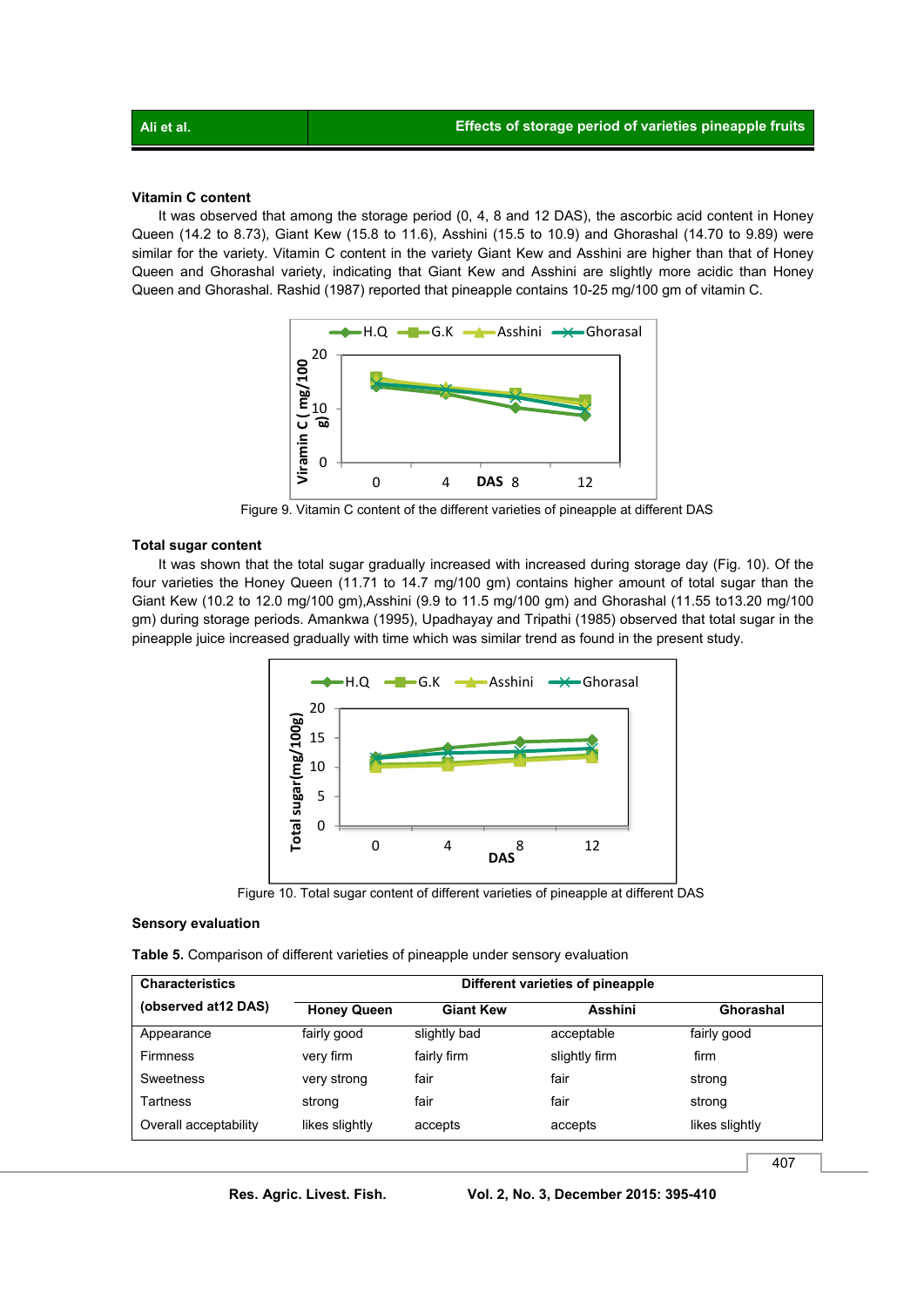| <b>Characteristics</b> |                | Varieties of pineapple                 |                |                 |                |      |                |                 |                |                |       |                 |                |                |       |                 |
|------------------------|----------------|----------------------------------------|----------------|-----------------|----------------|------|----------------|-----------------|----------------|----------------|-------|-----------------|----------------|----------------|-------|-----------------|
|                        |                | <b>Honey Queen</b><br><b>Giant Kew</b> |                |                 |                |      |                |                 | <b>Asshini</b> |                |       |                 | Ghorashal      |                |       |                 |
|                        | D <sub>0</sub> | D <sub>4</sub>                         | D <sub>8</sub> | D <sub>12</sub> | D <sub>0</sub> | D4   | D <sub>8</sub> | D <sub>12</sub> | D <sub>0</sub> | D <sub>4</sub> | D8    | D <sub>12</sub> | D <sub>0</sub> | D <sub>4</sub> | D8    | D <sub>12</sub> |
| pH                     | 4.31           | 4.32                                   | 4.36           | 4.38            | 4.28           | 4.28 | 4.31           | 4.34            | 4.21           | 4.24           | 4.30  | 4.32            | 4.29           | 4.31           | 4.33  | 4.36            |
| <b>TSS</b>             | 14.2           | 15.3                                   | 15.7           | 15.9            | 11.4           | 12.1 | 12.8           | 13.2            | 12.7           | 12.9           | 13.46 | 13.56           | 11.5           | 13.63          | 14.10 | 14.36           |
| <b>TA</b>              | 0.49           | 0.47                                   | 0.44           | 0.41            | 0.62           | 0.59 | 0.57           | 0.54            | 0.67           | 0.66           | 0.653 | 0.626           | 0.56           | 0.512          | 0.488 | 0.458           |
| SI                     | 28.2           | 32.3                                   | 35.7           | 36.3            | 18.2           | 20.3 | 21.7           | 25.2            | 18.2           | 19.6           | 20.72 | 22.15           | 20.2           | 26.50          | 28.89 | 31.50           |
| <b>TS</b>              | 11.7           | 13.3                                   | 14.3           | 14.6            | 10.4           | 10.7 | 11.4           | 12.1            | 10.1           | 10.3           | 11.13 | 11.73           | 11.5           | 12.44          | 12.68 | 13.20           |
| <b>RS</b>              | 8.26           | 9.73                                   | 10.2           | 10.7            | 6.76           | 7.70 | 8.83           | 9.16            | 6.23           | 7.50           | 8.467 | 8.867           | 7.40           | 9.234          | 9.850 | 10.20           |
| VC                     | 14.2           | 12.8                                   | 10.2           | 8.73            | 15.8           | 13.3 | 12.8           | 11.5            | 15.5           | 14.0           | 12.76 | 10.80           | 14.7           | 13.56          | 12.17 | 9.89            |

**Table 4.** Effects of chemical properties of different varieties of pineapple during day after storage.

Table 4 shows the chemical values of different varieties of pineapple fruits are changed during different storage time. The chemical properties such as pH, TSS, SI, TS, RS of H.Q., G.K., Asshini and Ghorashal varieties are increased during increased from starting day to 12 DAS which are almost similar to the level for pineapple fruit. The TA and VC of different varieties of pineapple shows that the chemical values decreased during storage time.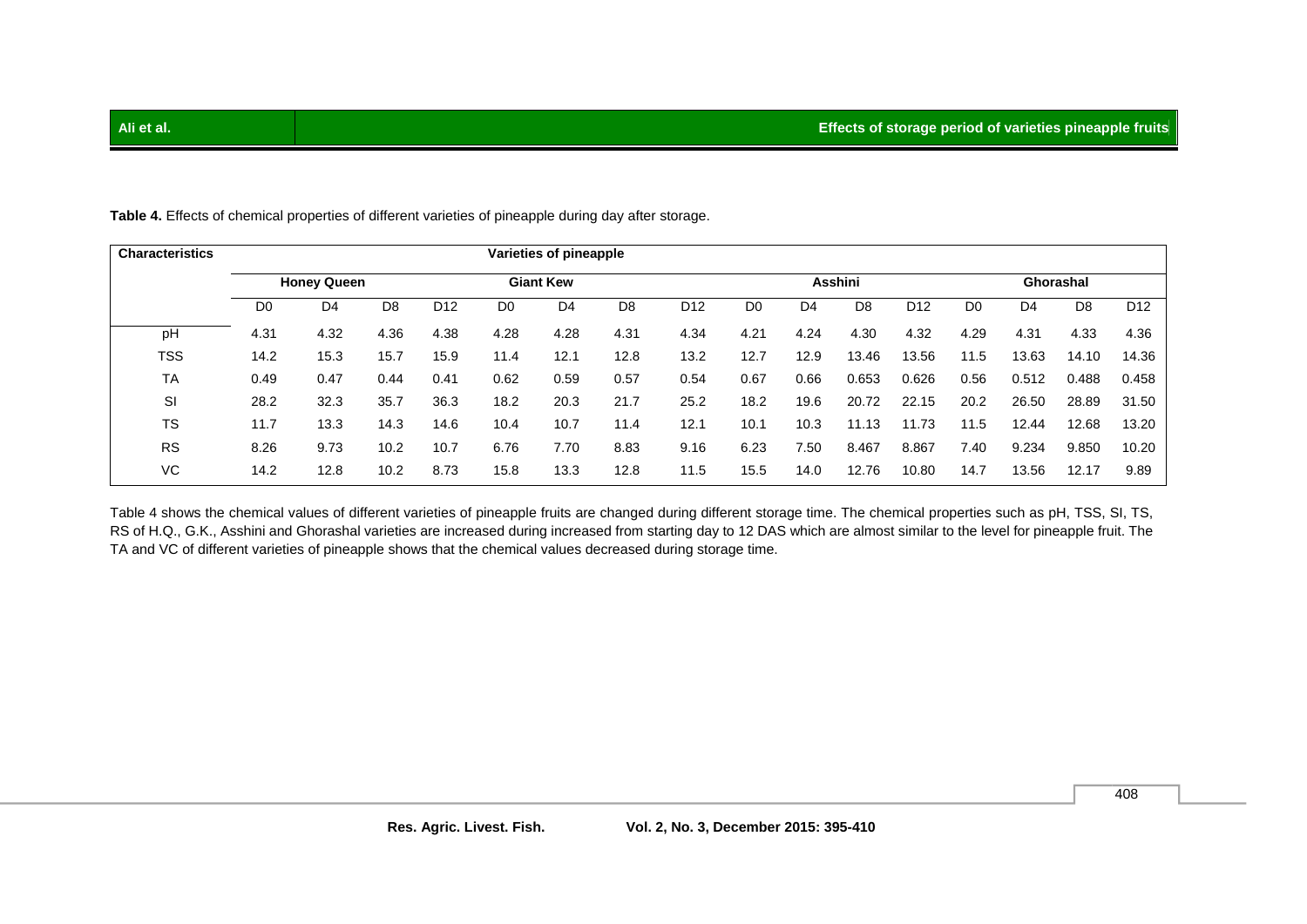The color, firmness, sweetness, appearance, sweetness and tartness, overall acceptability were recorded by sensory evaluation. Sensory analysis was carried out by a panel of six non- trained assessors, recruited among students, Professors and employees of BSMRAU, Gazipur. Assessors evaluated the pineapple fruit quality using sorting preference tests and hedonic scale. Each assessor evaluated three sample of each cultivar, previously randomized to avoid position bias and presented in recipients with lids, coded with random three symbols. The sensory evaluation test was done to determine the quality and acceptance of the pineapple fruits derived from four varieties of pineapple. The results from the taste panel are shown in Table 5. The average score by the taste panelists showed an acceptability of the fruits appearance.

| <b>Date</b> | Whole fruit, kg | Firmness, N/m <sup>2</sup> |        | Edible portion, kg | % edible portion |
|-------------|-----------------|----------------------------|--------|--------------------|------------------|
|             |                 | Outside                    | Inside |                    |                  |
| 0 DAS       | 0.915           | 0.270                      | 0.077  | 0.560              | 61.2             |
| 4 DAS       | 0.795           | 0.210                      | 0.075  | 0.495              | 62.3             |
| 8 DAS       | 0.830           | 0.227                      | 0.075  | 0.538              | 64.8             |
| 12 DAS      | 0.860           | 0.220                      | 0.095  | 0.547              | 63.7             |

 Firmness of tissue makes sure the quality of fruits at storage condition. The fruits lost its firmness with increase in storage period. From Table 6, it was shown that the firmness of outside and inside of pineapple ranges are 0.210 to 0.270 N/m2 and 0.075 to 0.095 N/m2 respectively. It was observed that the firmness of pineapple are slightly changed because when their moisture percentages are decreased during storage and then unchanged their inside and outside firmness.

# **CONCLUSION**

 The present research was conducted on physico-chemical characteristics changes, shelf life and quality of pineapple through various experimental analyses of pineapple varieties during the different storage period. The data were recorded on color change, firmness, moisture content, TSS, reducing sugar, non-reducing sugar, total sugar, titratable acidity, TSS, ascorbic acid, pH, edible portion and shelf life. From the physical analysis peel color of pineapple was matured green at the preliminary time of experiment. Peel color and firmness changes were significantly influenced during storage. Moisture content of pineapple fruits was significantly affected during storage. From the analysis it is found that the moisture content, titratable acidity, Vitamin C were decreased during storage and the properties such as ash (%), edible portion (%) , pH, TSS, sweetness index, total sugar and reducing sugar were increased during storage.

 The firmness of pineapple fruit was measured both in outside and inside to be 0.21 to 0.27N/m**<sup>2</sup>** and 0.075 to 0.095 N/m**<sup>2</sup>**, respectively. It might be concluded that storage of harvested pineapple could be extended up to twelve days after harvesting for its improved quality except vitamin C which was higher during consumption right after harvest.

# **RECOMMENDATIONS**

- Different processed product should be prepared from different varieties of pineapples and their comparison study should be carried out.
- Imparting short training for the farmers to acquaint with varieties of pineapple, modern technology of cultivation of pineapple and storage facilities.